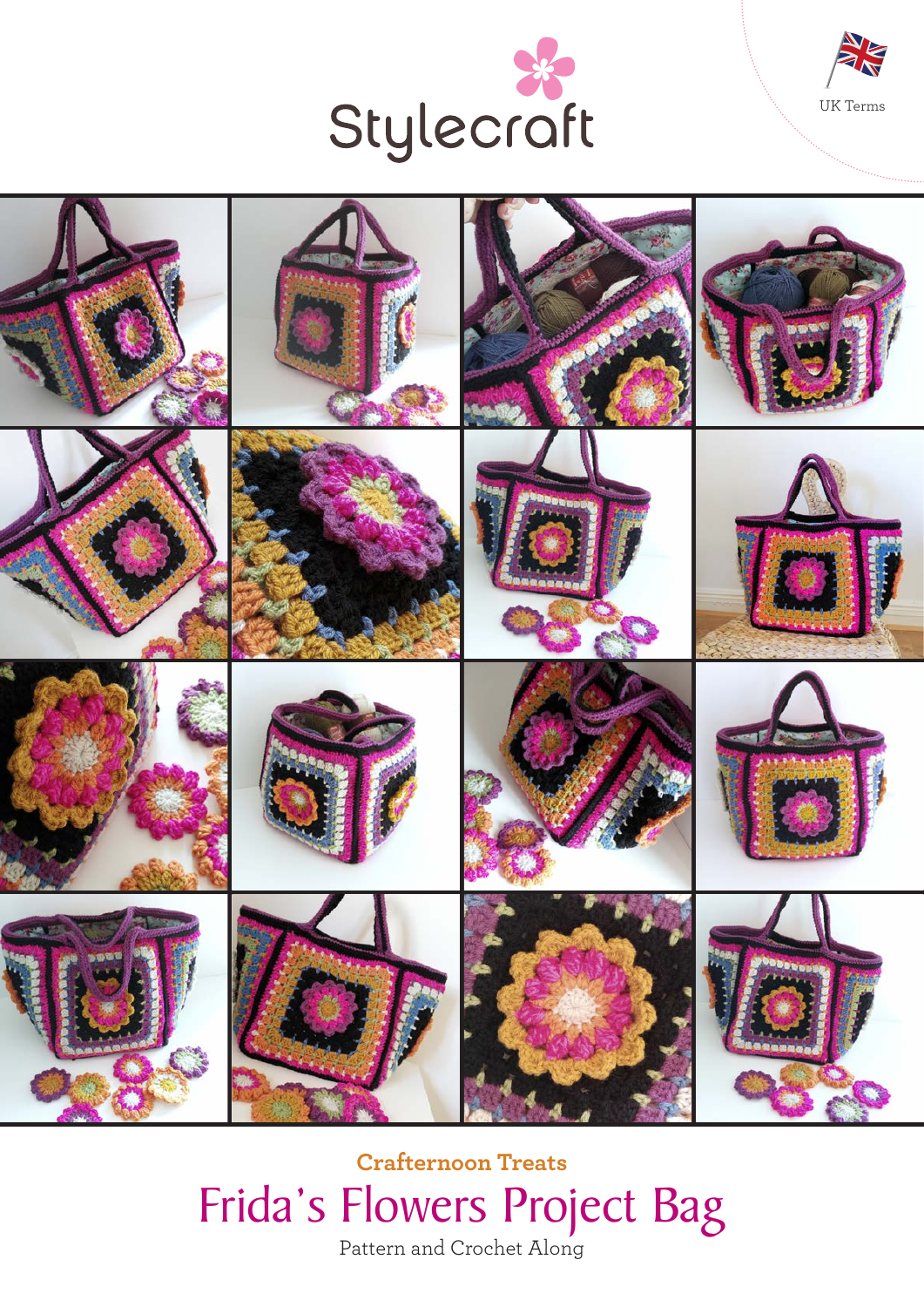# Frida's Flowers Project Bag

This stash bag/project bag has been designed by Kathryn of Crafternoon Treats as a really useful crochet bag to store your yarn and your growing Frida's Flowers blanket in the exciting Stylecraft crochet-along that starts in April 2016. It's made in Stylecraft Special Chunky (with a little bit of Stylecraft Special DK) and is inspired by the colours and art of Frida Kahlo, which Jane has used as the basis of her fabulous new flower blanket.

| STYLECRAFT SPECIAL CHUNKY YARN REQUIRED<br>No. of 100g balls |                     |              | <b>EQUIPMENT</b><br>For the crochet bag:<br>• Size 5mm crochet hook (size H or size 8 in the USA and size                                                                                                                                                                                     |                                                                                                                                                                                                  |  |
|--------------------------------------------------------------|---------------------|--------------|-----------------------------------------------------------------------------------------------------------------------------------------------------------------------------------------------------------------------------------------------------------------------------------------------|--------------------------------------------------------------------------------------------------------------------------------------------------------------------------------------------------|--|
|                                                              | Black<br>1002       | $\mathbf{2}$ | 6 Canada)<br>• Blunt ended needle for sewing in ends<br>• Sharp scissors                                                                                                                                                                                                                      |                                                                                                                                                                                                  |  |
|                                                              | Plum<br>1061        | $\mathbf{1}$ | For the lining:<br>· Table protector, stiff interfacing or other stiffening material:<br>enough for 5 squares 12 inches (30cm) square.<br>• Matching sewing thread<br>• Sewing machine<br>• Needle<br>• Ruler and cutting mat<br>• Thermal pen (marks disappear when ironed) or tailors chalk |                                                                                                                                                                                                  |  |
|                                                              | Parchment<br>1218   | $\mathbf{1}$ |                                                                                                                                                                                                                                                                                               |                                                                                                                                                                                                  |  |
|                                                              | Denim<br>1302       | $\mathbf{1}$ | <b>APPROX. MEASUREMENTS</b><br>The finished squares of the bag are approximately 11 and a<br>quarter inches square (28cm) so the finished bag is almost 12                                                                                                                                    |                                                                                                                                                                                                  |  |
|                                                              | Meadow              | $\mathbf{1}$ |                                                                                                                                                                                                                                                                                               | inches (30cm) square.                                                                                                                                                                            |  |
|                                                              | 1065                |              | TENSION                                                                                                                                                                                                                                                                                       |                                                                                                                                                                                                  |  |
|                                                              | Gold                |              | Use an even tension throughout.                                                                                                                                                                                                                                                               |                                                                                                                                                                                                  |  |
|                                                              | 1709                | $\mathbf{1}$ |                                                                                                                                                                                                                                                                                               | <b>STITCHES AND ABBREVIATIONS</b>                                                                                                                                                                |  |
|                                                              | Spice<br>1711       | 1            | chain                                                                                                                                                                                                                                                                                         | ch                                                                                                                                                                                               |  |
|                                                              |                     |              | slip stitch                                                                                                                                                                                                                                                                                   | SS                                                                                                                                                                                               |  |
|                                                              |                     |              | double crochet                                                                                                                                                                                                                                                                                | dc                                                                                                                                                                                               |  |
| STYLECRAFT SPECIAL DK YARN REQUIRED                          |                     |              | half treble crochet                                                                                                                                                                                                                                                                           | htr                                                                                                                                                                                              |  |
| No. of 100g balls                                            |                     |              | treble crochet                                                                                                                                                                                                                                                                                | tr                                                                                                                                                                                               |  |
|                                                              | Bright Pink<br>1435 | $\mathbf{1}$ |                                                                                                                                                                                                                                                                                               | Popcorn stitch: Work 4tr then pull up the final loop and<br>remove the hook. Insert hook into the top of the first tr, then<br>into the loop of the 4th tr. Yarn over and pull through all loops |  |
|                                                              | Fiesta<br>1257      | $\mathbf{1}$ | on the hook. Ch 3 before making a popcorn stitch in the next<br>space.<br>Standing tr: Hold new varn behind your work, varn over hook                                                                                                                                                         |                                                                                                                                                                                                  |  |

#### **FABRIC REQUIRED**

- Flowering or patterned cotton or other fabric of your choice: enough to cut 10 lining squares 13 inches (32.5cm) square plus five pieces of plain cotton or other fabric 18 inches (45cm) by 13 inches (32.5cm) for pockets.
- Lace for embellishment
- 80 inches (2 metres) of 10mm black piping cord to reinforce the top of the bag and the handle

#### Standing tr: Hold new yarn behind your work, yarn over hook twice, insert into stitch and pull through a loop. Yarn over and pull through 2 loops, trapping the tail end behind. Yarn over and pull through 2 loops.

1

Standing dc: Hold new yarn behind your work, yarn over hook once, insert into stitch and pull through a loop. Yarn over and pull through 2 loops, trapping the tail end behind.

**WARNING-COPYRIGHT** This publication is protected by the law of copyright. It is at your disposal free of charge. Please do not make any changes to the pattern. The reselling of Stylecraft free patterns in any form is prohibited.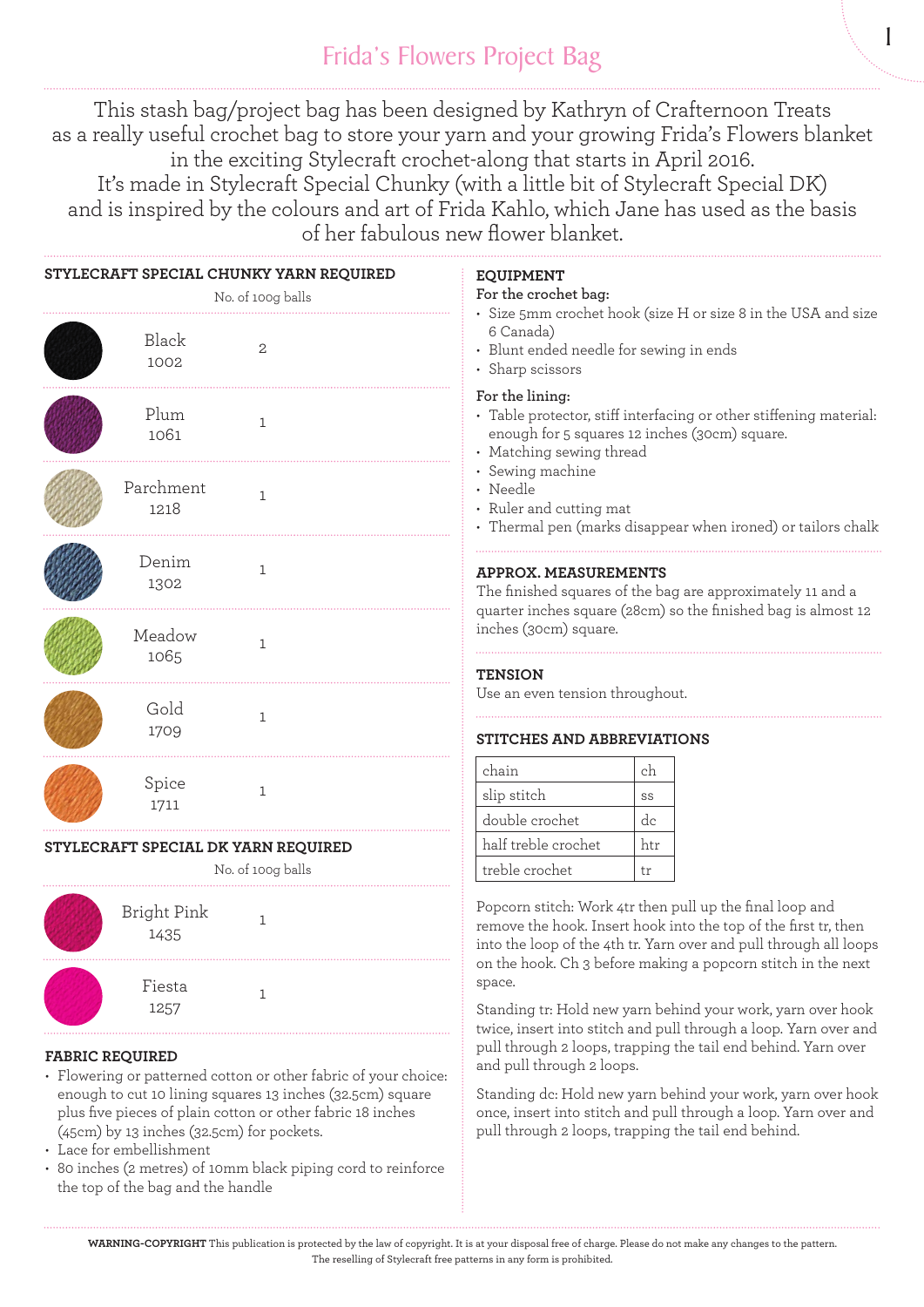# **ABOUT THE PATTERN**

You will need to make four flower squares and one base square. Each square is lined individually and sewn in place before crocheting them together as a cube. To finish, add a border round the top and make crochet handles.

- If you want the bag to be slightly smaller, go straight from round 11 to round 14 (made with Stylecraft Special DK fiesta and bright pink held together), missing out rounds 12 and 13.
- You can use the flower squares in whatever order you like around the sides of the bag – that is totally up to you.
- You can choose to add a stiffened box lining (if you have good sewing skills you may prefer this) rather than lining the squares individually.
- You can add shorter or longer handles by using a smaller or larger number of chains as the handle base.

#### **TUTORIALS**

For detailed step-by-step tutorials on the Crafternoon Treats blog, click this link: The Frida's Flowers project bag Quick Start Guide

#### **COLOUR SEQUENCES FOR THE BAG**

# **Flower square 1**

**Round 1:** Gold (chunky) **Round 2:** Meadow (chunky) **Round 3:** Bright pink (DK) and Fiesta (DK) worked together **Rounds 4/5:** Plum (chunky) **Rounds 6,7,8:** Black (chunky) **Round 9:** Denim (chunky) **Round 10:** Gold (chunky) **Round 11:** Meadow (chunky) **Round 12:** Spice (chunky) **Round 13:** Parchment (chunky) **Round 14:** Bright pink (DK) and Fiesta (DK) worked together **Round 15:** Black (chunky)

# **Flower square 2**

**Round 1:** Parchment (chunky) **Round 2:** Gold (chunky) **Round 3:** Bright pink (DK) and Fiesta (DK) worked together **Rounds 4/5:** Spice (chunky) **Rounds 6,7,8:** Black (chunky) **Round 9:** Parchment (chunky) **Round 10:** Denim (chunky) **Round 11:** Meadow (chunky) **Round 12:** Parchment (chunky) **Round 13:** Plum (chunky) **Round 14:** Bright pink (DK) and Fiesta (DK) worked together **Round 15:** Black (chunky)

# **Flower square 3**

**Round 1:** Gold (chunky) **Round 2:** Spice (chunky) **Round 3:** Bright pink (DK) and Fiesta (DK) worked together **Rounds 4/5:** Parchment (chunky) **Rounds 6,7,8:** Black (chunky) **Round 9:** Plum (chunky) **Round 10:** Meadow (chunky) **Round 11:** Spice (chunky) **Round 12:** Denim (chunky)

### **Round 13:** Gold (chunky) **Round 14:** Bright pink (DK) and Fiesta (DK) worked together **Round 15:** Black (chunky)

#### **Flower square 4**

**Round 1:** Parchment (chunky) **Round 2:** Gold (chunky) **Round 3:** Bright pink (DK) and Fiesta (DK) worked together **Rounds 4/5:** Spice (chunky) **Rounds 6,7,8:** Black (chunky) **Round 9:** Parchment (chunky) **Round 10:** Denim (chunky) **Round 11:** Meadow (chunky) **Round 12:** Parchment (chunky) **Round 13:** Plum (chunky) **Round 14:** Bright pink (DK) and Fiesta (DK) worked together **Round 15:** Black (chunky)

# **The base square**

**Round 1:** Gold (chunky) **Round 2:** Meadow (chunky) **Round 3:** Bright pink (DK) and Fiesta (DK) worked together **Rounds 4:** Spice (chunky) **No round 5 Rounds 6,7,8:** Black (chunky) **Round 9:** Parchment (chunky) **Round 10:** Plum (chunky) **Round 11:** Meadow (chunky) **Round 12:** Denim (chunky) **Round 13:** Spice (chunky) **Round 14:** Bright pink (DK) and Fiesta (DK) worked together **Round 15:** Black (chunky)

Top of the bag and the handles: black and plum

# **THE FLOWER SQUARE PATTERN**

Work on the right side unless otherwise stated.

**Foundation ring:** Ch4. Join with a sl st to form a ring. **Round 1:** Ch2 (does not count as a stitch). 12tr into the ring, working over the tail end, then close with a sl st into the top of the first tr. Fasten off. Pull the first tail end taut and weave in to close the ring. [12 stitches]

**Round 2:** Join the next yarn colour by making a standing tr into any stitch. Tr into the same stitch. 2tr into each stitch around the circle. Close with a sl st into the top of the standing tr. Fasten off [24 stitches, 12 petals]

**Round 3:** Work in Stylecraft Special DK fiesta and bright pink held together and make a standing tr into any space. Make 3tr into the same space, then work these 4tr (dc) into a popcorn stitch. Ch 3. Work a popcorn stitch into each of the next 11 spaces, followed each time by ch3. Close the round with a sl st into the top of the standing tr. Fasten off. [12 popcorn petals, each separated by 3ch]

**Round 4:** Join the next yarn colour into the centre of one of the popcorn petals. Dc, ch3. \*Dc into the next popcorn stitch, then ch3\*\* Repeat from \* to \*\* 10 more times. Join to the top of the first popcorn stitch using a sl st. Do not fasten off. **Round 5:** Into each chain space between the popcorn stitches (HINT – the pink chains) work: 1dc, 1htr, 1tr, 1htr, 1dc. Join to the first dc with a sl st. Fasten off. [12 petals]

**WARNING-COPYRIGHT** This publication is protected by the law of copyright. It is at your disposal free of charge. Please do not make any changes to the pattern. The reselling of Stylecraft free patterns in any form is prohibited.

 $\mathcal{P}$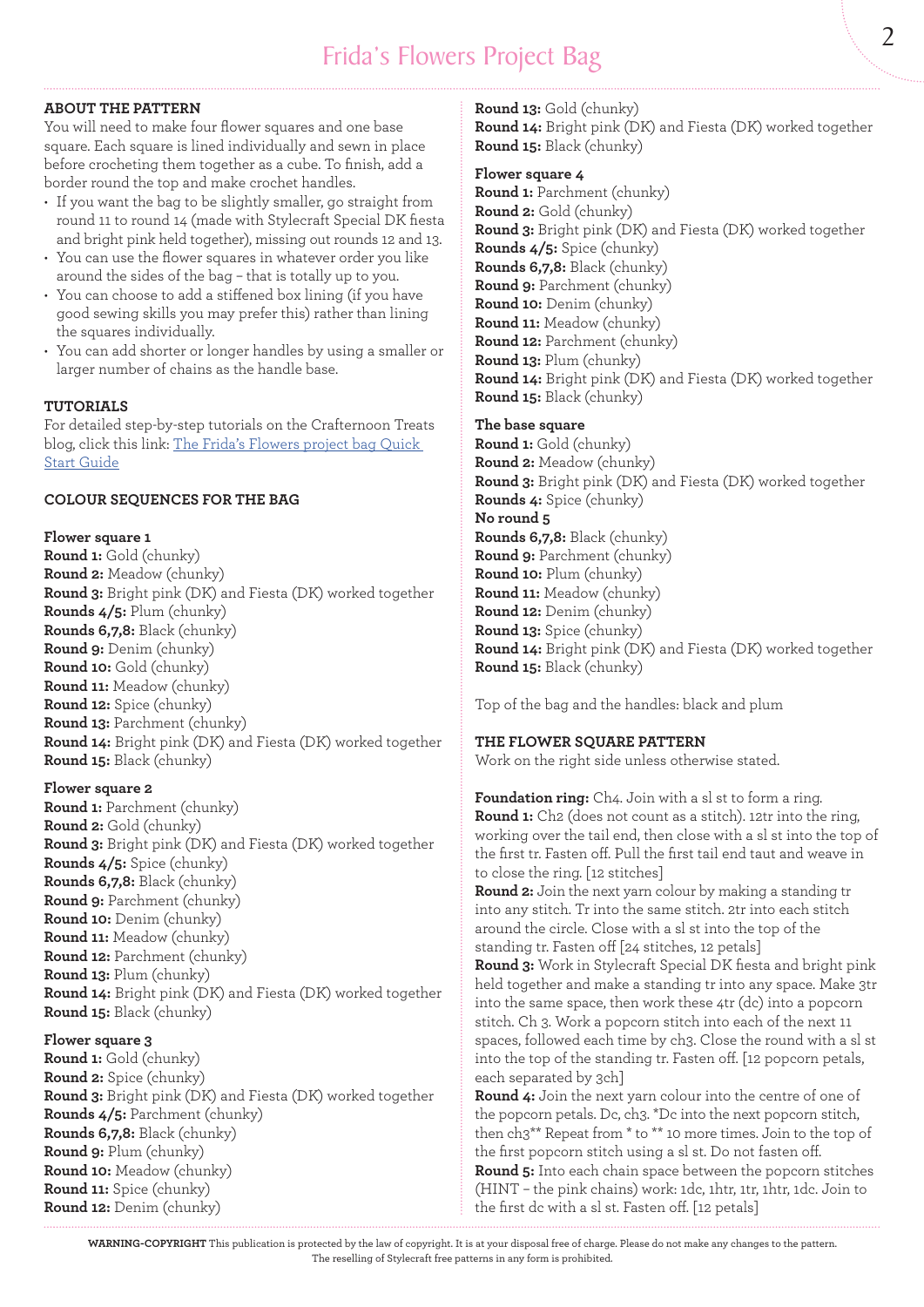**Round 6:** Turn your work to work on the wrong side. Join the black yarn into any of the chain spaces made in round 4 (HINT – not the pink chains). 3dc into this chain space and the next. Corner: 3tr, 2ch, 3tr into the next chain space. \*3dc into the next 2 chain spaces, then 3tr, 2ch, 3tr for the corner.\*\* Repeat from \* to \*\* 2 more times. Close the round with a sl st into the top of the first dc. Do not fasten off.

**Round 7:** Work on the right side. Ch3 then 2tr into the space below. At the corner, work 3tr, 2ch, 3tr into the chain space. \*3tr into the next 2 spaces. At the corner, 3tr, 2ch, 3tr into the chain space.\*\* Repeat from \* to \*\* 2 more times. Join to the top of your first treble in the first treble group using a slip stitch. Do not fasten off.

**Round 8:** Turn your work so you are working on the wrong side. 3ch then 2tr into the space below. At the corner, work 3tr, 2ch, 3tr into the chain space. \* 3tr into the next 3 spaces. At the corner, work 3tr, 2ch, 3tr into the chain space.\*\* Repeat from \* to \*\* 2 more times. Join to the top of your first treble in the first treble group using a sl st. Fasten off

**Round 9:** Work on the right side for the rest of the square. Join the yarn in a space before a corner and make a dc. Ch3 then work one dc, 2ch, one dc into the corner space. Ch3, then dc into the next space. Repeat along each side of the square, making one dc, 2ch, one dc into each of the following corner spaces. When you reach the end of the round, ch3 then sl st into the first dc. Fasten off.

**Round 10:** Join the next colour yarn into a corner space with a standing tr. Work 2tr into the same space. Work 3tr into each space along each side and work 3tr, 2ch, 3tr at each corner. Join with a sl st to close the round and fasten off.

**Round 11:** As round 9.

**Round 12:** As Round 10

**Round 13:** As round 9

**Round 14:** Use Stylecraft Special DK fiesta and bright pink held together and work as round 10.

**Round 15:** Using black, make one dc into the top of each stitch, working 2dc into each of the corner spaces. Close with a sl st and fasten off. [152 stitches]



# **THE BASE SQUARE PATTERN**

The base square is flat, so has no 3D flower. It is made in the same way as the flower square in all rounds except: **Rounds 1-2:** Same as the main flower square.

**Round 3:** Work in Stylecraft Special DK fiesta and bright pink held together and make a standing tr into any space. Make 2tr into the same space, then work 3tr into each of the next 11 spaces. Close the round with a sl st into the top of the standing tr. Fasten off. [12 groups of 3tr; 36 stitches]

**Round 4:** Change to spice and make a standing dc in any of

the spaces between the groups of stitches in round 3. Ch3. \*Dc into the next space, ch3.\*\* Repeat from \* to \*\* 10 more times. Sl st to the standing dc to close. Fasten off.

**Round 5:** Omit round 5: the base square has one round less than the flower square.

**Round 6:** Change to black. Work on the wrong side. Join yarn into any ch space and work 3dc into this ch space and then 3dc into the next ch space. 3tr, 2ch, 3tr into the next ch space. \*3dc into the next 2 ch spaces, then 3tr, 2ch, 3tr into the next ch space.\*\* Repeat from \* to \*\* two more times. Close with a sl st but do not fasten off.

**Round 7:** Turn work and work on the right side. Ch 3 then work 2htr into the space below. 3htr, 2ch, 3htr into the corner space. \*3htr into the next 3 spaces, then 3htr, 2ch, 3htr into the corner.\*\* Repeat from \* to \*\* two more times. Close with a sl st but do not fasten off.

**Round 8:** Turn your work and work as round 8 in the main flower square.

**Rounds 9 – 15:** Same as the main flower square.

# **LINING THE CROCHET SQUARES**

**Base square:** Cut 2 squares of cotton 13 inches (32.5cm) square and one square of table protector or other stiffening material 11 inches (27.5cm) square. Put the two cotton squares together, right side to right side, and machine sew together along 2 sides. Insert the stiffening square and sew along the third side, close to the stiffener.

Remove, trim seams as necessary, turn inside out, press and insert the stiffener. Fold in the fourth edge and hand stitch closed to enclose the stiffener. Hand sew in place to the base of the dc stitches in round 15.



**Flower squares:** For each square, cut 2 squares of cotton 13 inches (32.5cm) square and one square of table protector or other stiffening material 11 inches (27.5cm) square. If you want a pocket, cut another piece of cotton 13 inches (32.5cm) wide and 18 inches (45cm) deep.

Fold the material for the pocket and sew onto one piece of lining material, sewing divisions for the pockets the size you require. I added thin divisions for crochet hooks on some of my linings, and wider divisions on others to store patterns etc.

Press and then put the pocketed lining together with the plain lining square, right side to right side and machine sew together along 2 sides. Insert the stiffening square and sew along the third side, close to the stiffener. Remove, trim seams as necessary, turn inside out, press and insert the stiffener.

**WARNING-COPYRIGHT** This publication is protected by the law of copyright. It is at your disposal free of charge. Please do not make any changes to the pattern. The reselling of Stylecraft free patterns in any form is prohibited.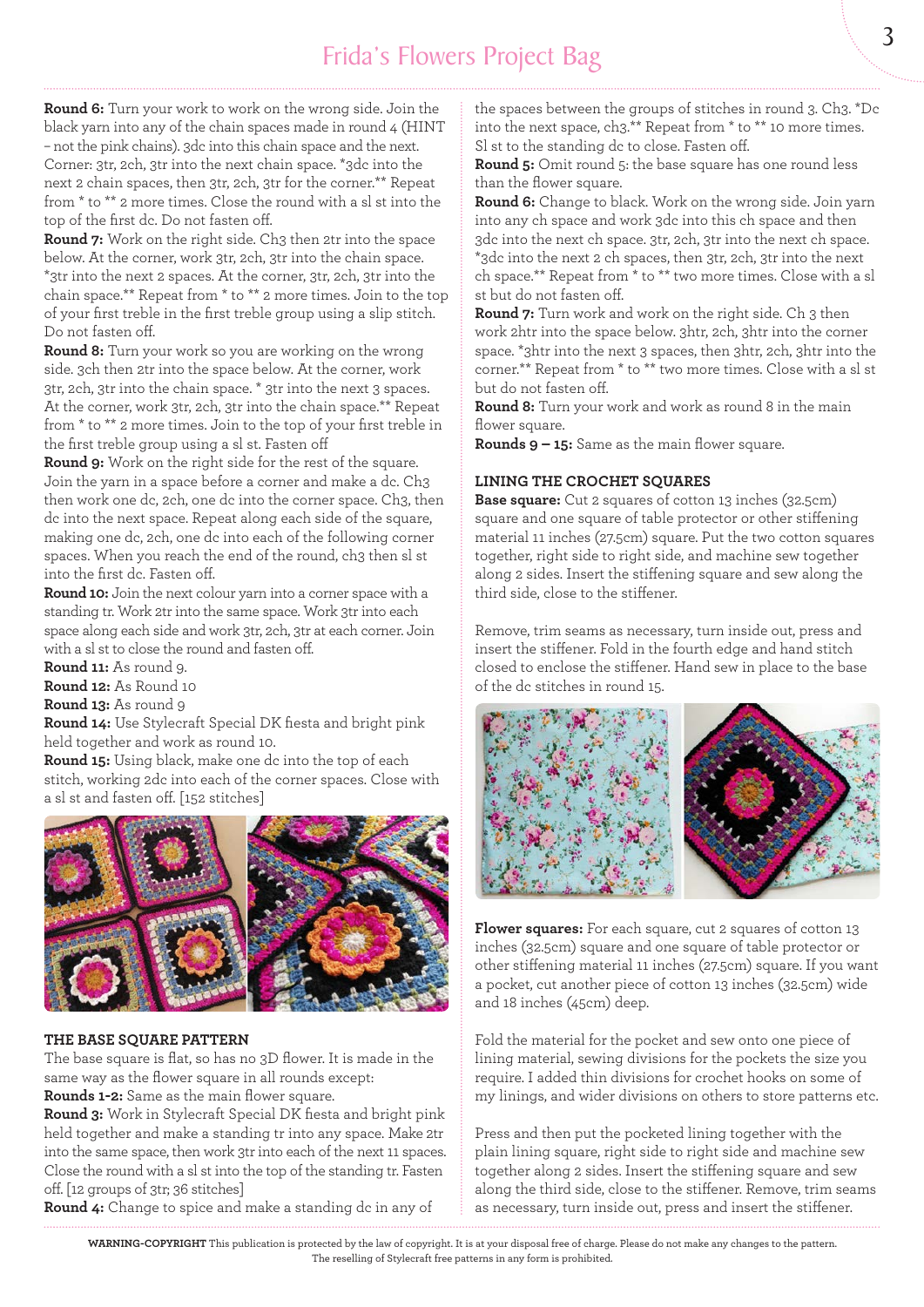# Frida's Flowers Project Bag

Hand sew some lace to decorate the top of the pocket.



Fold in the fourth edge and hand stitch closed to enclose the stiffener. Hand sew in place to the base of the dc stitches in round 15.

# **ASSEMBLING YOUR BAG**

Lay out your five lined squares with the base in the centre and the bottom of the four side squares arranged like this:



Using your crochet hook and black chunky yarn, hold the base square and one of the side squares together, wrong side to wrong side. Start in the corner space and join the yarn, making one dc through both squares. Continue working along, joining both squares together by making one dc through both loops of each edge stitch of both squares.

Repeat for the other 3 sides.

You will finish in a bottom corner. Use the yarn to join the sides of the adjacent squares together before fastening off. Use more black chunky yarn to crochet the other 3 sides together, working dc stitches from the bottom to the top. At the end of the last side, do not fasten off.

#### Your bag should now look like a cube:



# **FINISHING THE TOP OF THE BAG AND ADDING HANDLES**

Using black yarn, make 3 rounds of dc stitches all around the top of the bag.

Change your yarn colour. I chose to use plum for my second handle colour, but you can choose any of the Stylecraft Special chunky colours – gold, meadow, denim, parchment or spice.

Decide which squares you want to form the front and back of your bag. Starting in the corner to the right of the front, join the new colour yarn and work 8 dc stitches, then miss 25 stitches and make 50 chains. Rejoin the yarn 7 stitches from the next corner. This chain forms the base of your first handle.

Continue around the second side making a dc into every stitch. Starting from the next corner, work 8 stitches before missing 25 stitches and making 50 chains again. Rejoin the yarn 7 stitches from the next corner, then complete the round along the fourth side. Join with a sl st. Do not fasten off.

Using plum work another complete round of dc stitches. Work in the first 8 stitches and then in each chain of the handle, the final 7 stitches and then along the top of the bag side. Work in the next 8 stitches and then in each chain of the handle, the final 7 stitches and the final bag side. Join with a sl st.

Work 3 more rounds of dc stitches in plum, going along the bag sides and over each handle.

You now need to change back to black and work inside the handles. Join the yarn at the top of the bag and work a dc into each stitch, working up into the bottom of the chain of the first handle.

**WARNING-COPYRIGHT** This publication is protected by the law of copyright. It is at your disposal free of charge. Please do not make any changes to the pattern. The reselling of Stylecraft free patterns in any form is prohibited.